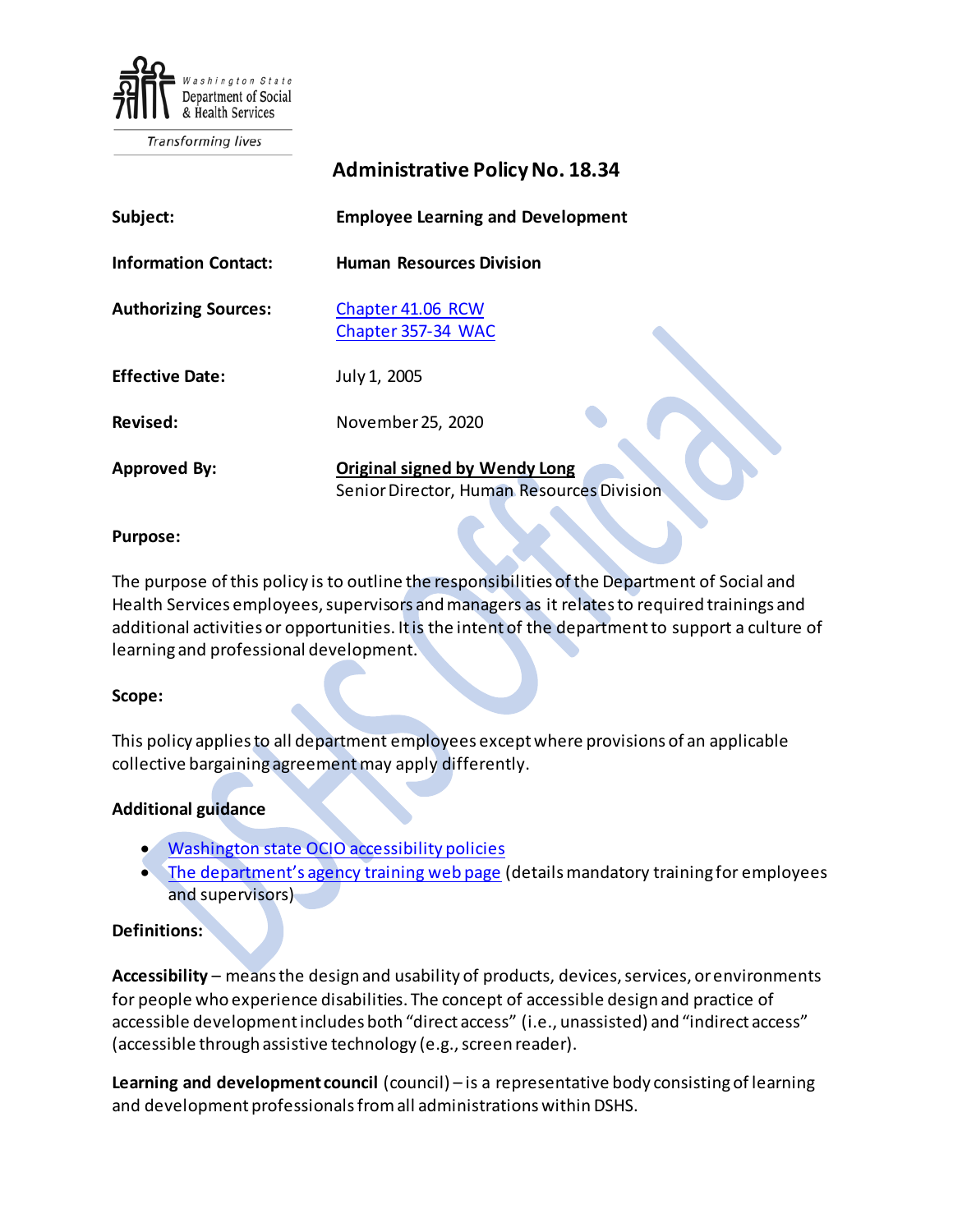**Mandatory training** – Training that is required because of an agency policy or from Washington Administrative Code (WAC) or Revised Code of Washington (RCW).

**Washington State learning center (formally learning management system or LMS)** – is the platform used for creating and distributing online learning experiences, and is a core system for learning and development at the department. In addition to its role as a learning platform, the learning center serves as the department's official system of record and reporting for employees training management, including active and completed training.

## **Policy:**

## **A. Responsibilities**

- 1. Human Resources Division must:
	- a. Maintain an agency wide learning and development council, which will consist of representation from each administration to coordinate the development, communication and delivery of trainings;
	- b. Ensure all agency-wide mandatory trainings are available by leveraging technology or in a classroom setting;
	- c. Evaluate agency-wide mandatory training courses and activities against the legal requirements for that mandatory training; and
	- d. Maintain an agency-wide new employee orientation.
- 2. Appointing authorities or designees must:
	- a. Provide a new employee orientation relative to the administration, facility, or institution;
	- b. Establish program specific trainings to include mandatory and annual trainings;
		- i. Program specific trainings may be substituted for agency-wide trainings if the learning and development council in conjunction with subject matter experts complete a review and deem the learning outcomes as meeting requirements.
	- c. Provide on-the-job training for employees' success in their career path;
	- d. Monitor the participation in learning and development activities in their program for departmentwide and program specific trainings; and
	- e. Ensure training courses meet the accessibility standards as required by [OCIO](https://ocio.wa.gov/policy/accessibility)  [Accessibility Policy No. 188.](https://ocio.wa.gov/policy/accessibility)
- 3. Supervisors and managers must:
	- a. Be proactive in helping employees identify developmental learning opportunities and model behaviors by example through participation in learning and development activities;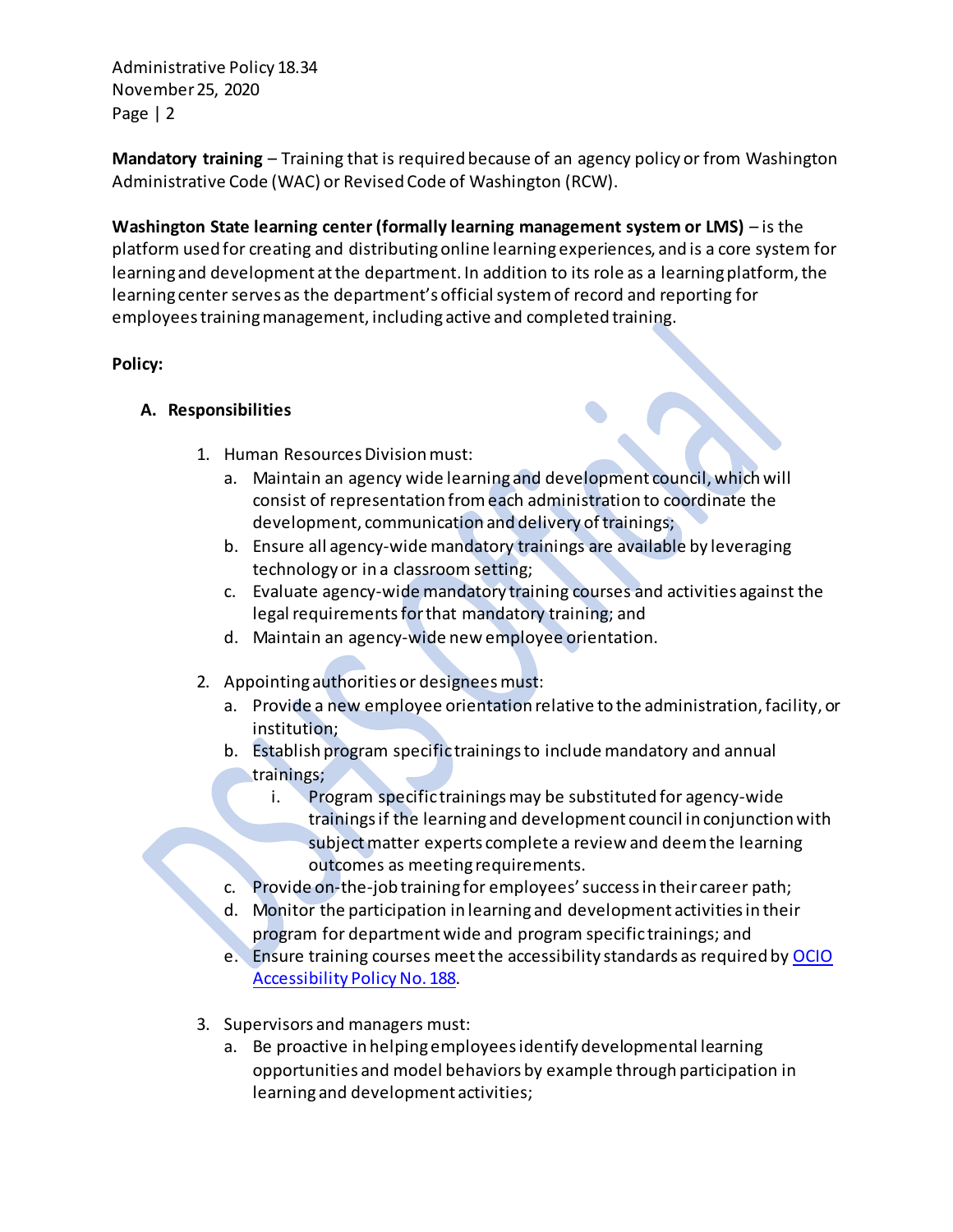- i. Assess each employee's learning and development needs as part of the employee's annual performance review; and
- ii. Provide coaching and training for the employee's success in their current position.
- b. Ensure that their employees have completed all mandatory training that has been assigned to the employee through the learning center.
- 4. Employeesmust:
	- a. Participate in all mandatory trainings and other learning and development opportunities assigned to them; and
	- b. Participate in the development of the training plan established in the annual [performance evaluation](http://forms.dshs.wa.lcl/) form 03-485 by:
		- i. Informing their supervisor of training or coaching needed for success;
		- ii. Explore career goals with theirsupervisor for assistance in creating a development plan that may allow future professional opportunities.

## **B. Mandatory training**

- 1. All department employees are required to attend and successfully complete mandatory training activities. Mandatory training includes:
	- a. [Agency-wide mandatory training](http://hrd.dshs.wa.gov/Position_Management/Recruitment_and_Training_Support_Services/Employee_Agency_Training/Required_Agency_Training.htm) activities identified on the departments human resources website, in the [DSHS Human Resource Development Plan](http://hrd.dshs.wa.gov/Position_Management/Recruitment_and_Training_Support_Services/Employee_Agency_Training/Employee_Agency_Training.htm) or i[n WAC 357-34-055](http://apps.leg.wa.gov/WAC/default.aspx?cite=357-34-055) an[d 357-34-100;](http://apps.leg.wa.gov/WAC/default.aspx?cite=357-34-100)
	- b. Program based training activities; and
	- c. Training activities tied to a specific job class.
- 2. The following types of training are considered time worked and compensated as such:
	- a. Agency-wide mandatory training activities;
	- b. Program based mandatory training activities;
	- c. Training activities tied to a specific job class;
	- d. Non-mandatory training activities from which the supervisor or manager believes the employee's performance in current or future positions will benefit.
- 3. In accordance with [WAC 357-34](https://apps.leg.wa.gov/WAC/default.aspx?cite=357-34) appointing authorities may request a waiver for:
	- a. Entry-level supervisor/managertrainingwhen:
		- i. The employee has at least one year of experience in a supervisory or management position prior to the present position and has demonstrated experience and competence as a substitute for training; or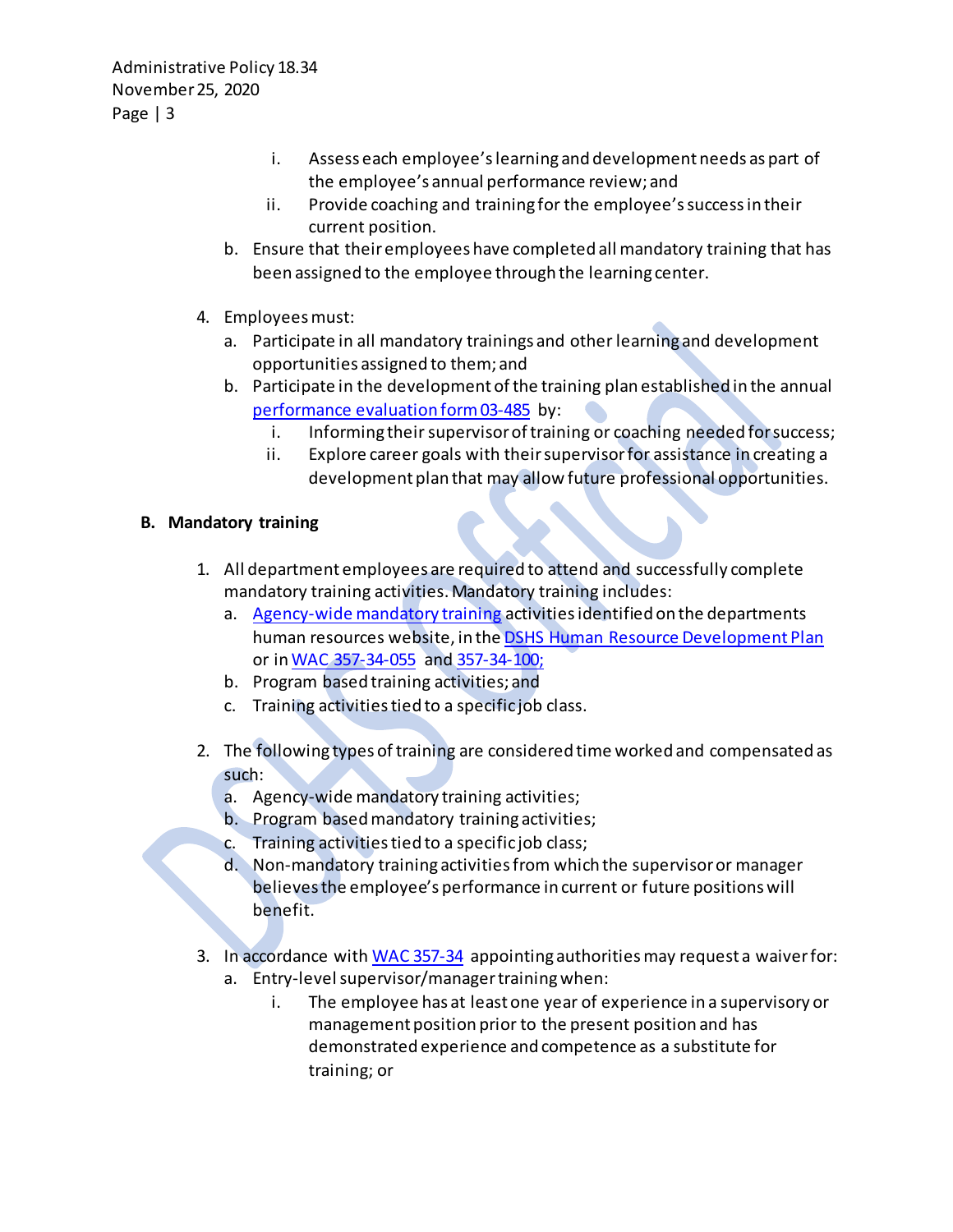- ii. The employee can demonstrate that prior to the present position, the employee completed training that satisfies the requirements o[f WAC](https://apps.leg.wa.gov/WAC/default.aspx?cite=357-34-060)  [357-34-060](https://apps.leg.wa.gov/WAC/default.aspx?cite=357-34-060) and [357-34-065.](https://apps.leg.wa.gov/WAC/default.aspx?cite=357-34-065)
- b. Sexual harassment awareness and prevention trainingwhen a new employee can provide proof of attending training given by another state agency.
	- i. If the sexual harassment training is waived, the department must review th[e administrative policy 18.66 discrimination,](http://one.dshs.wa.lcl/Policies/Administrative/DSHS-AP-18-66.pdf)  [harassment, and other inappropriate behaviors;](http://one.dshs.wa.lcl/Policies/Administrative/DSHS-AP-18-66.pdf) and
	- ii. If the sexual harassment training is waived the new employee must take the next training in accordance wit[h WAC 357-34-110.](https://apps.leg.wa.gov/WAC/default.aspx?cite=357-34-110)
- c. The waiver request must be submitted using the process developed and maintained by the department's human resources division.
- 4. An employee who successfully completes a training within the calendar year the training is due, has met the requirement for that training. (e.g. an employee takes the annual required DSHS information security awareness training on January 1, 2020, and again the next year on October 1, 2021. This is acceptable because the employee completed the subsequent training during the 2021 calendar year even though it was completed 22 months after the previous training).

### **C. Recordkeeping and record retention**

1. Proper recordkeeping is the responsibility of the department's human resources division and appointing authorities. Records must be maintained in the official system of record and maintained according to the retention schedule.

# **D. Education and training requests**

- 1. The supervisor or manager with delegated approval authority must issue a decision on education and training requests within 30 calendar days of receiving the request.
- 2. If a training request is denied, the employee must be provided a written explanation at the same time as the denial notice.
- 3. An educational leave of absence may be granted by the appointing authority when an employee wishes to enhance theireducation in an area that will enhance the employee's performance in the job, provided:
	- a. The requested leave does not exceed 24 months;
	- b. The employee is enrolled in an accredited educational institution; and
	- c. The employee maintains a satisfactory standing meeting the approved education plan.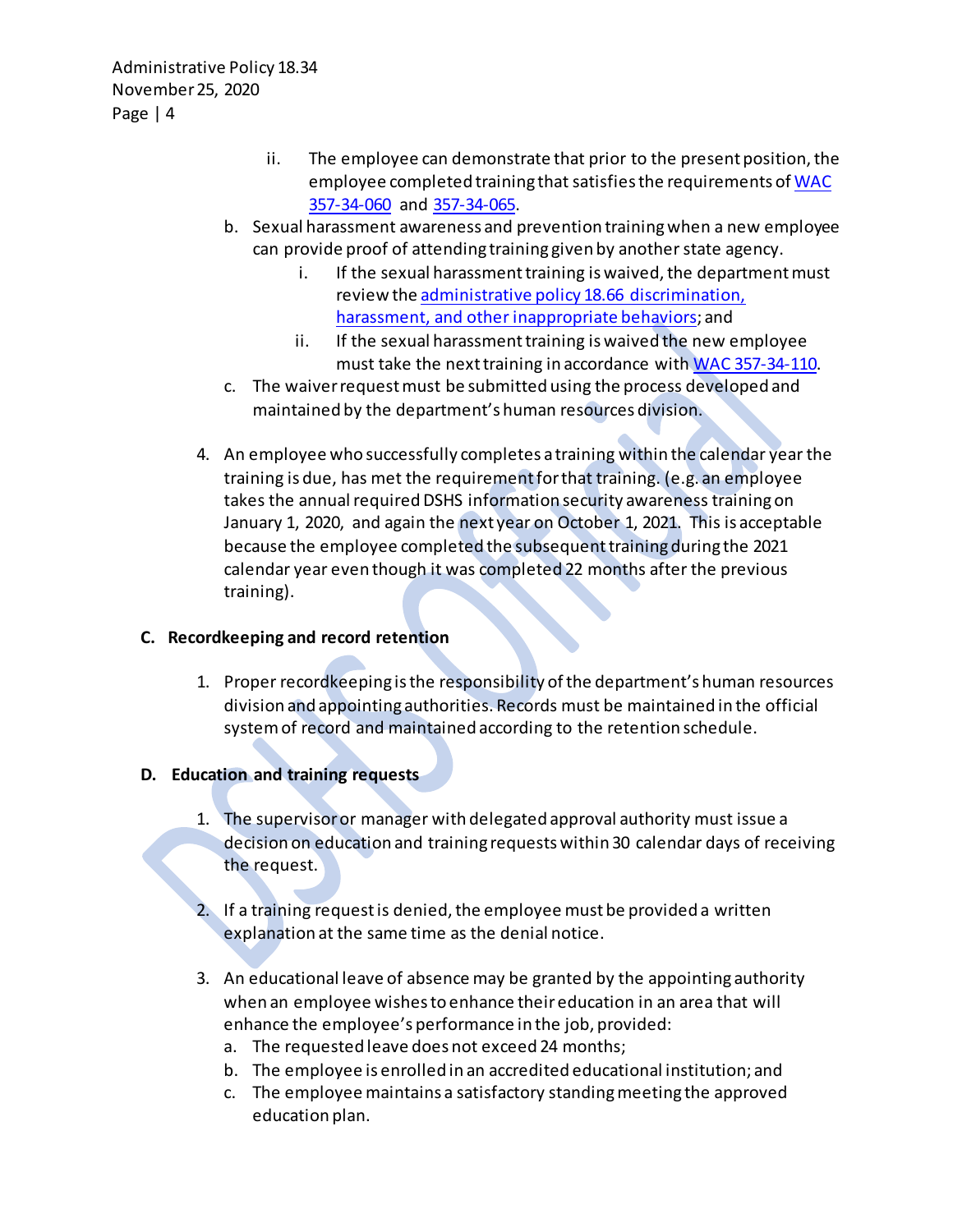> 4. An employee on educational leave must return to state service within 30 days of completing the course(s) for which leave was taken and show proof of satisfactory completion as originally agreed on with the appointing authority.

### **E. Tuition reimbursement**

- 1. Appointing authorities may approve full or partial tuition reimbursement, based on available resourceswithin theirorganization.
- 2. An employee who wants to receive reimbursement must receive written approval for reimbursement before enrolling in the course(s).
- 3. The appointing authority must inform the employee of the following when initially approving the request for tuition reimbursement:
	- a. The appointing authority's definition of "satisfactory completion". This may include, but is not limited to, a grade or grade point, a completed project, or product that is brought back to the organization.
	- b. Whether the original approving program will still pay the reimbursement if the employee moves to another program or state agency before completing the approved course of study.
- 4. Department employees may request tuition reimbursement using the tuition [reimbursement request form.](http://dop.wa.gov/SiteCollectionDocuments/Forms%20and%20Publications/DOP%20Forms/TuitionReimbursementRequest1.doc) Any agreements between the employee and appointing authority must be attached to this form.
- 5. The employee must provide proof of satisfactory completion of the course(s), based on **D.3.a** above.

### **F. Developmental opportunities**

- 1. An appointing authority, in consultation with the department's human resources division, may approve developmental job assignments on form [03-428](http://forms.dshs.wa.lcl/)  [developmental job assignments confirmation](http://forms.dshs.wa.lcl/) for an employee's career development:
	- a. The assignment must be in writing, signed by the employee and appointing authority, and placed in the employee's file.
	- b. The participating employee remains in their permanent position and retains the permanent salary.
- 2. [In-training plans](http://hrd.dshs.wa.lcl/Position_Management/Classification_and_Compensation/Classification_and_Compensation.htm) must be submitted to the department's human resources division for approval.